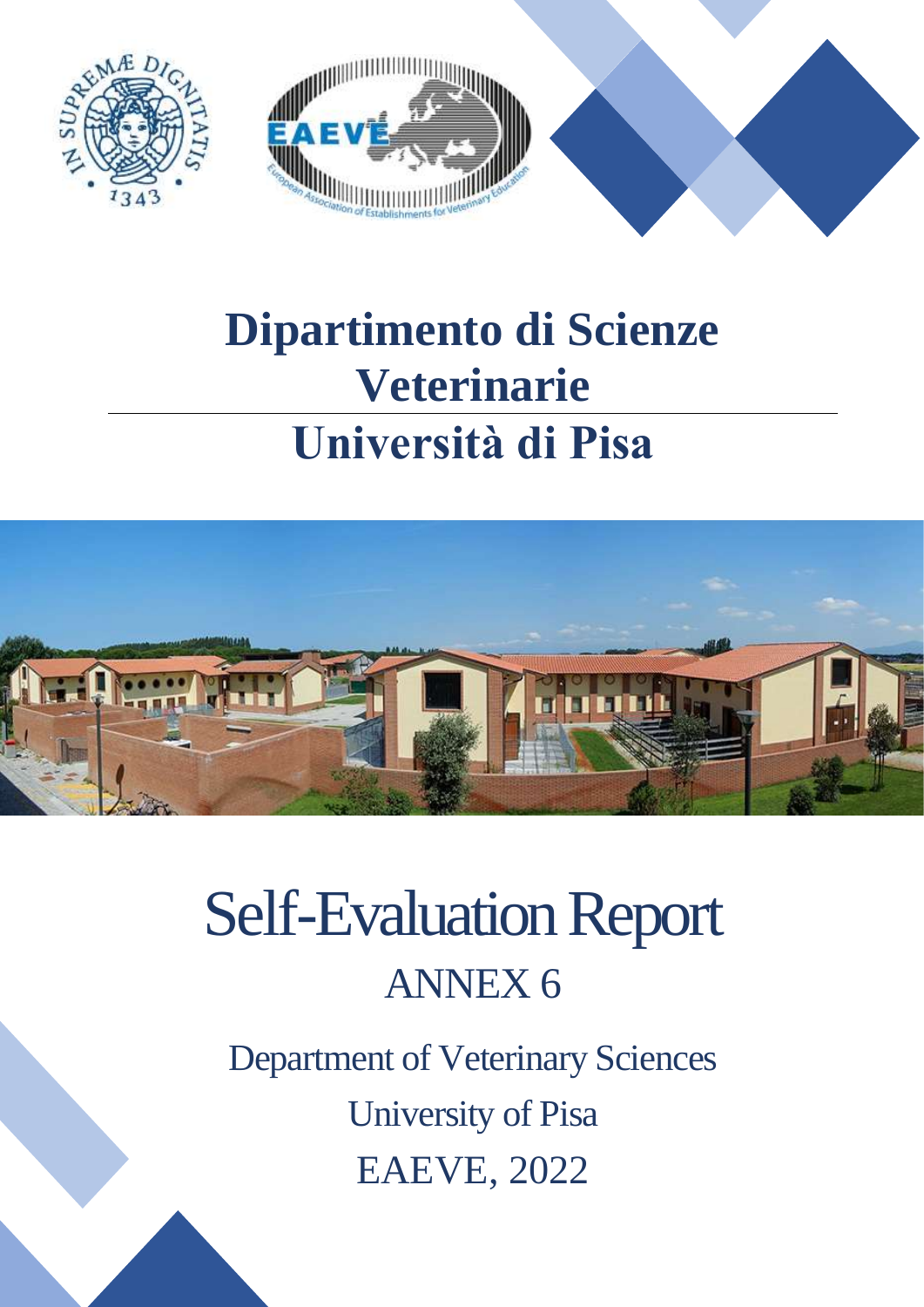#### Annex 6. Equipment in the VEE premises

#### **Premises for practical work**

| <b>Site location/Building code</b> | <b>Premise</b>                          | <b>Description of equipment</b>                                                                                                                                                                                                                                                                                                                                                                                                                                                                                                                                                                                                                                                                                                                                                                                                                                                                                                                                                                                                                                                                                                                                                                                                                                           |
|------------------------------------|-----------------------------------------|---------------------------------------------------------------------------------------------------------------------------------------------------------------------------------------------------------------------------------------------------------------------------------------------------------------------------------------------------------------------------------------------------------------------------------------------------------------------------------------------------------------------------------------------------------------------------------------------------------------------------------------------------------------------------------------------------------------------------------------------------------------------------------------------------------------------------------------------------------------------------------------------------------------------------------------------------------------------------------------------------------------------------------------------------------------------------------------------------------------------------------------------------------------------------------------------------------------------------------------------------------------------------|
| PiB/B22(0)                         | Computer room                           | 20 computers (plus the Master one), the number of seats is twice, so that 2 students can use the same<br>computer, if necessary. This is a University TEST CENTER SAI.                                                                                                                                                                                                                                                                                                                                                                                                                                                                                                                                                                                                                                                                                                                                                                                                                                                                                                                                                                                                                                                                                                    |
|                                    | <b>Veterinary Anatomy Museum</b>        | See the relevant website $(\widehat{\mathfrak{S}})$ .                                                                                                                                                                                                                                                                                                                                                                                                                                                                                                                                                                                                                                                                                                                                                                                                                                                                                                                                                                                                                                                                                                                                                                                                                     |
| PiB/B23(1)                         | Microscopy laboratory 1                 | 20 microscopes, 20 sets of histological slides, 20 sets of microscopic anatomy slides, 1 microscope<br>connected to a video-camera by which the slides can be projected on a screen, 1 video-recorder, 1 projector<br>for digital images, which can be connected to a lap-top computer. Students have the chance, both during and<br>after the course, also to use the microscopy room autonomously twice a week for the entire academic year<br>(except August).                                                                                                                                                                                                                                                                                                                                                                                                                                                                                                                                                                                                                                                                                                                                                                                                         |
|                                    | Anatomy dissection room                 | 8 dissection table for bone, skeleton and model study. In this room, students perform dissections on organs,<br>SA cadavers, parts of LA and SA carcasses. Hand and e sinks are present in the room.                                                                                                                                                                                                                                                                                                                                                                                                                                                                                                                                                                                                                                                                                                                                                                                                                                                                                                                                                                                                                                                                      |
| PiB/B24(0)                         | Necropsy room & adjoining<br>facilities | 2 small sized animal dissection tables, 2 medium sized animal dissection tables, 2 freezers, 1 electric<br>hoisting system, 1 live video-projecting system, 1 digital scale, post-mortem instruments including jars for<br>tissue formalin fixation and large buckets for discarded tissue. Additional dissection tables are placed outside<br>the necropsy room and moved inside when necessary. A LA dissection table is hosted by an independent<br>contractor to deliver LA for necropsy and transport for disposal after the necropsy. The post-mortem<br>refrigerator room is external to the necropsy room and has a volume of 36.3 m3. Separate changing rooms<br>for students and personnel, an emergency shower room and tissue sampling laboratory (provided with a<br>biohazard hood for fixation and sampling of fixed tissue) are contiguous to the necropsy room. Two security<br>storage cabinets for formalin fixed tissue storage are also available. The live video-projecting system allows<br>a higher number of students to observe a post-mortem examination since video recording and voice<br>comments by the teacher can be transmitted via streaming using a learning platform. The audio system also<br>allows each student to ask questions. |
| PiB/B25(0)                         | Microscopy laboratory 2                 | 8 binocular microscopes, 7 stereo-microscopes, 1 microscope connected with a video-camera to project<br>samples on a TV set, 2 TV sets, 1 video projector, modular structures which can be dismantled for Anatomy<br>and Botany's training.                                                                                                                                                                                                                                                                                                                                                                                                                                                                                                                                                                                                                                                                                                                                                                                                                                                                                                                                                                                                                               |
| SPB/B27 (0)                        | Biology/Chemistry laboratory            | 2 multiple-station microscopes, 4 binocular microscopes and 4 stereoscopes, connection to a digital image<br>acquisition system that can be transmitted to a TV or projector, 3 chemical hoods, 1 biological hood,<br>precision scales, eppendorf centrifuges, spectrophotometer, set of variable volume micropipettes, glassware,<br>laboratory materials.                                                                                                                                                                                                                                                                                                                                                                                                                                                                                                                                                                                                                                                                                                                                                                                                                                                                                                               |
| SPB/G28-1 (0)                      | Room for practical clinical<br>training | 8 inox tables for work on organs or cadavers, sink, freezer, phantoms for surgery and obstetrics (OHE, male<br>castration, bovine gravid uteri, equine and bovine ovaries).                                                                                                                                                                                                                                                                                                                                                                                                                                                                                                                                                                                                                                                                                                                                                                                                                                                                                                                                                                                                                                                                                               |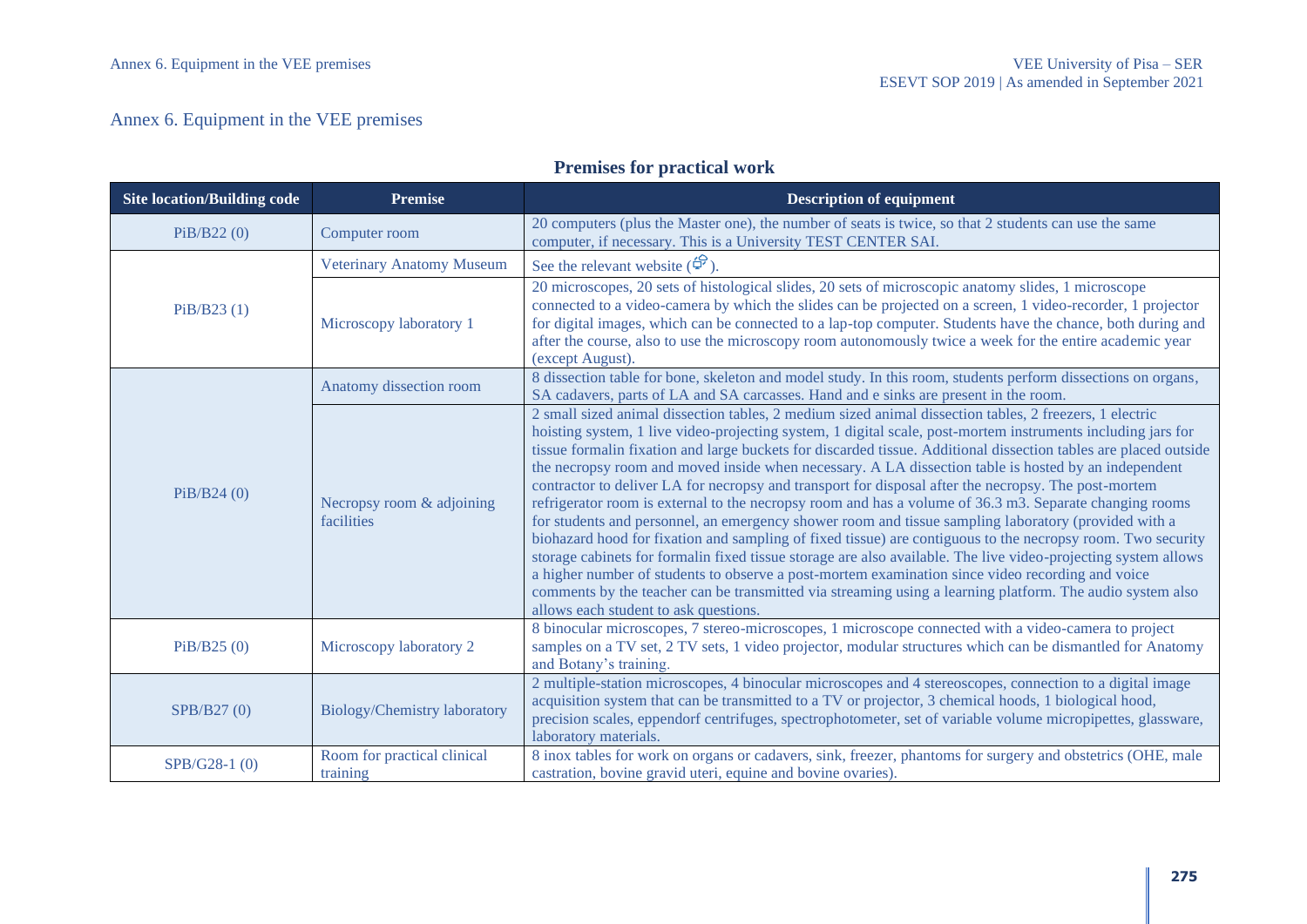#### **Premises for study and self-learning**

| Site location/Building code | <b>Premise</b>               | <b>Description of equipment</b>                                                                                              |
|-----------------------------|------------------------------|------------------------------------------------------------------------------------------------------------------------------|
| $SPB/G28-1(1)$              | Radiology self-study corners | 2 PCs, each with X-Ray repository and learning resources. The X-rays can also be consulted from home<br>(One Drive Storage). |
|                             | Reading room                 | Tables, chair, microwave, access to terrace.                                                                                 |
|                             | Reading room                 | Table, chair.                                                                                                                |

#### **Research laboratories**

| <b>Site location/Building code</b> | <b>Premise</b>                                         | <b>Description of equipment</b>                                                                                                                                                                                                                                                                                                                                                                                                                                                                         |
|------------------------------------|--------------------------------------------------------|---------------------------------------------------------------------------------------------------------------------------------------------------------------------------------------------------------------------------------------------------------------------------------------------------------------------------------------------------------------------------------------------------------------------------------------------------------------------------------------------------------|
| PiB/B22(0)                         | Food inspection (FishLab)                              | Chemical and laminar flow hoods, electrophoresis apparatus for DNA samples and PCR (end point and real<br>time), spectrophotometer, UV transilluminator for post electrophoresis DNA and PCR products<br>visualisation, pH meters, thermostated baths, equipment for the automate digestion of meat and fish samples<br>for parasite detection (Trichineasy®).                                                                                                                                          |
|                                    | Genetic biotechnologies                                | Refrigerators, freezers, centrifuges, refrigerated centrifuge, laboratory shakers, pH meter, Thermostatic water<br>bath, laboratory analytical balance, spectrophotometer, electrophoresis apparatus (agarose gel) for DNA<br>samples, UV Transilluminator and dedicated photography apparatus, chemical hood, 2PCR Apparatus and<br>ABI PRISM® 310 Genetic Analyzer automated system for sequencing, STR Allelic sizing, and DNA<br>analysis and quantification.                                       |
|                                    | Biochemistry and proteomic                             | Chemical hood, two bidimensional electrophoresis, instruments for western blotting, two<br>spectrophotometers, an electrophoresis apparatus for DNA samples, a fluorimeter for the quantification of<br>protein concentration, a refrigerated centrifuge, HPLC for detection of protein and non-protein a.a present in<br>bee food matrices; enzymatic assays and electrophoresis for activities, PCR, scales, pH meters, thermostated<br>baths, incubators, chillers, chemical and laminar flow hoods. |
| PiB/B22(1)                         | Physico-chemical analysis of<br>foods of animal origin | Spectrophotometer UV-Vis, HPLC system with UV-Visible detector, Kjeldahl, Soxhlet, Ultraturrax<br>homogeneizator.                                                                                                                                                                                                                                                                                                                                                                                       |
|                                    | Food microbiology                                      | Class 2 safety laminar flow cabinets, chemical hood, Stomacher paddle blender, thermostated bath,<br>incubators, thermocycler, electrophoresis chamber, transilluminator, centrifuge, microcentrifuge, optical<br>microscopes.                                                                                                                                                                                                                                                                          |
|                                    | Meat quality                                           | pH meters, colorimeter, spectrocolorimeter, homogenizer, stove, scales, agitators, refrigerators, freezers,<br>meat mincer, thermostated bath, hydraulic press, thermocouple thermometer, Instrom equipment for the<br>determination of meat tenderness, digestor system.                                                                                                                                                                                                                               |
| PiB/B24(0)                         | Milk quality and animal feed                           | UV-Vis spectrophotometer, gas chromatograph equipped with FID, fluorescence optical microscope, atomic<br>absorption with graphite furnace, calorimetric bomb, Kjeldahl, Soxhlet, Ankom Fiber Analyzer, precision<br>balance scale, agitators, refrigerators, freezers, pH meters, centrifuge, chemical hood, optical microscope,<br>rotary evaporator, thermostated stoves, thermostated bath.                                                                                                         |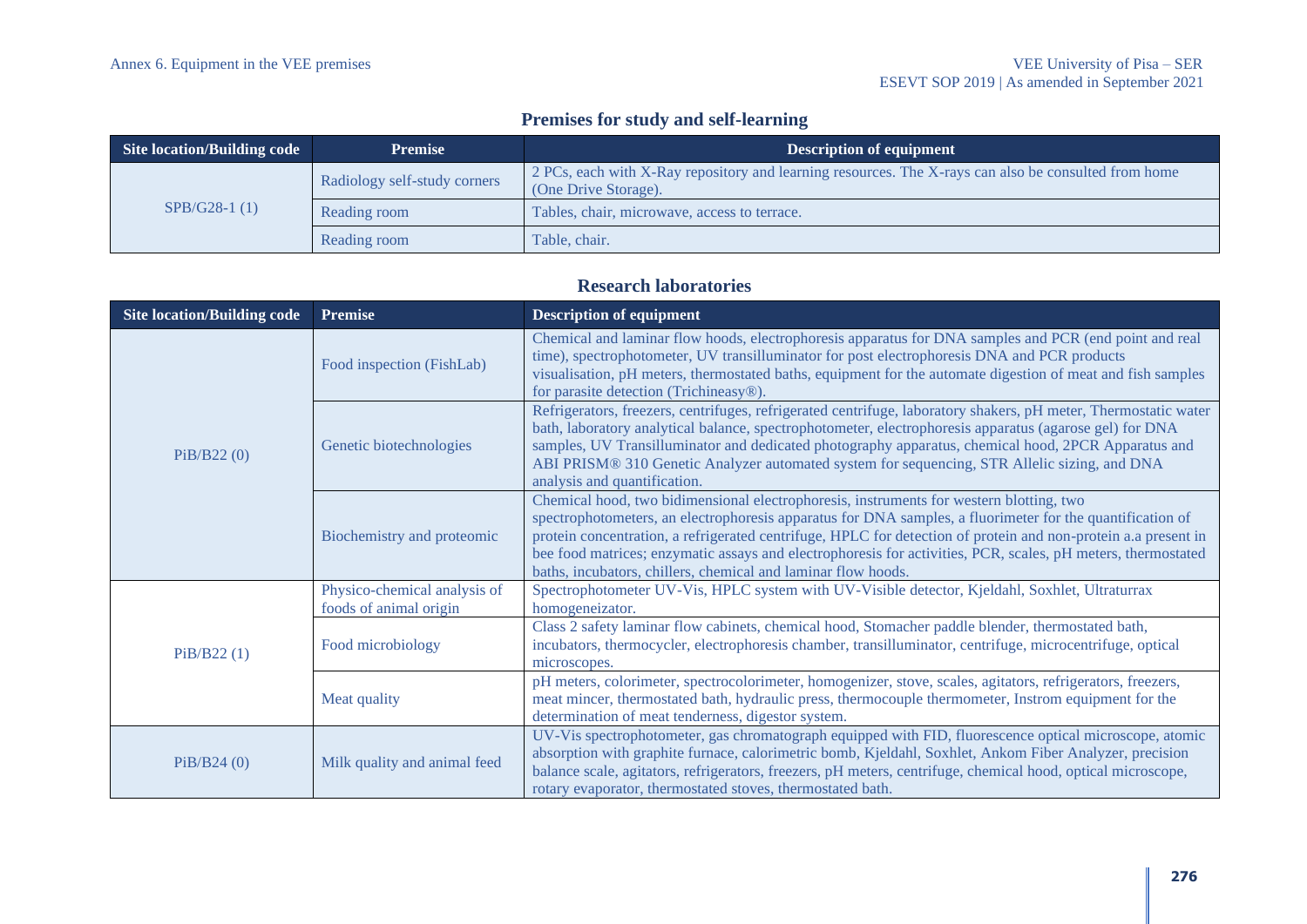| <b>Site location/Building code</b> | <b>Premise</b>                                                   | <b>Description of equipment</b>                                                                                                                                                                                                                                                                                                                                                                                                                                                       |
|------------------------------------|------------------------------------------------------------------|---------------------------------------------------------------------------------------------------------------------------------------------------------------------------------------------------------------------------------------------------------------------------------------------------------------------------------------------------------------------------------------------------------------------------------------------------------------------------------------|
|                                    | Physiology and ethology                                          | HPLC systems with UV and fluorimetric detector for determination of amino acids, serotonin, antioxidants,<br>etc. in animal biological liquids; Microplate spectrophotometer with filters for ELISA methods; phase<br>contrast and inverted microscope; blood cell counting machine; video analysis software.                                                                                                                                                                         |
|                                    | Micology                                                         | Incubators, optical microscopes, bio-safety cabinet, centrifuge, refrigerator and freezers, fan assisted cabinet.                                                                                                                                                                                                                                                                                                                                                                     |
|                                    | Parasitic diseases serology                                      | Incubators, fluorescence microscope, refrigerators and freezers.                                                                                                                                                                                                                                                                                                                                                                                                                      |
|                                    | General parasitology 1                                           | Incubator, 3 optical microscopes, 2 stereomicroscopes, bio-safety hood, 3 refrigerators with 3 freezers, fan-<br>assisted cabinet.                                                                                                                                                                                                                                                                                                                                                    |
|                                    | General parasitology 2                                           | Two optical microscopes, bio-safety hood, centrifuge, refrigerator with freezer, chemical-hood.                                                                                                                                                                                                                                                                                                                                                                                       |
| PiB/B24(1)                         | Histology                                                        | Equipment for the preparation and morphological and ultrastructural analysis of biological samples,<br>including molecular investigations (rotary and cryostat microtomes, ultramicrotome, chemical hoods,<br>precision balance scales, pH meter, thermostated water bath, histology lab equipment).                                                                                                                                                                                  |
|                                    | Histopathology                                                   | Equipment for processing and preparation of histological tissue samples, histological, histochemical,<br>histoenzymatic, immunohistochemical and ultrastructural analyses of nervous and muscular tissue samples<br>(automated vacuum tissue processor, rotary microtome, chemical hood, precision balance scale, pH meter,<br>thermostatic water bath, histology lab equipment, 2 paraffin embedding systems and tissue processor inside<br>chemical hoods).                         |
|                                    | <b>Bacteriology</b>                                              | Laminar flow hood, incubators, water bath, optical microscope, stereoscope, refrigerator.                                                                                                                                                                                                                                                                                                                                                                                             |
|                                    | Avian pathology                                                  | Laminar flow hood, incubator, optical microscope, refrigerator, freezer.                                                                                                                                                                                                                                                                                                                                                                                                              |
|                                    | Molecular bacteriology                                           | Thermocycler, electrophoresis system, PFGE system.                                                                                                                                                                                                                                                                                                                                                                                                                                    |
|                                    | Serology                                                         | Laminar flow hood, incubator, optical microscope, refrigerator, freezer.                                                                                                                                                                                                                                                                                                                                                                                                              |
|                                    | Sterilization, culture media<br>preparation and<br>-80°C storage | Vertical autoclaves, steriliser with forced air circulation, precision balances, water purification system,<br>microwave oven, hob, industrial dishwasher, refrigerators/freezers, ultrafreezer (-80°C), centrifuges,<br>incubator, safety cabinet for flammable reagents.                                                                                                                                                                                                            |
| $PiB/B24(1-2)$                     | Molecular virology                                               | Electrophoresis apparatus for DNA samples and generators, Electrophoresis apparatus for protein and<br>generators, Blotting apparatus, fluorimeter, micro centrifuges, incubator, 2 PCR and real time PCR<br>instruments, refrigerators and freezer, UV light transilluminator. Freezer, PCR laboratory bench.                                                                                                                                                                        |
|                                    | Virology                                                         | Microplate spectrophotometer with filters for ELISA methods, laminar flow hood, electrophoresis apparatus<br>for DNA samples and generators, fluorimeter, micro centrifuges, pH meter, thermostatic baths, incubators<br>and CO2 incubator, microscope and inverted microscope, tissue homogenizer, refrigerators and freezer.                                                                                                                                                        |
| PiB/B27(0)                         | Biochemistry and apidology                                       | Experimental apiary (20 families), a breeding of standardised queen bees of the ligustica breed, a breeding of<br>Osmia cornuta and Osmia rufa, six observation hives, ten "hoarding cages" for the observation and treatment<br>in controlled conditions of farmed Apoidea, incubator, stereo microscope and tessovar apparatus equipped<br>with photographic and video recording system. Instrumental insemination apparatus equipped with system<br>for anaesthesia of queen bees. |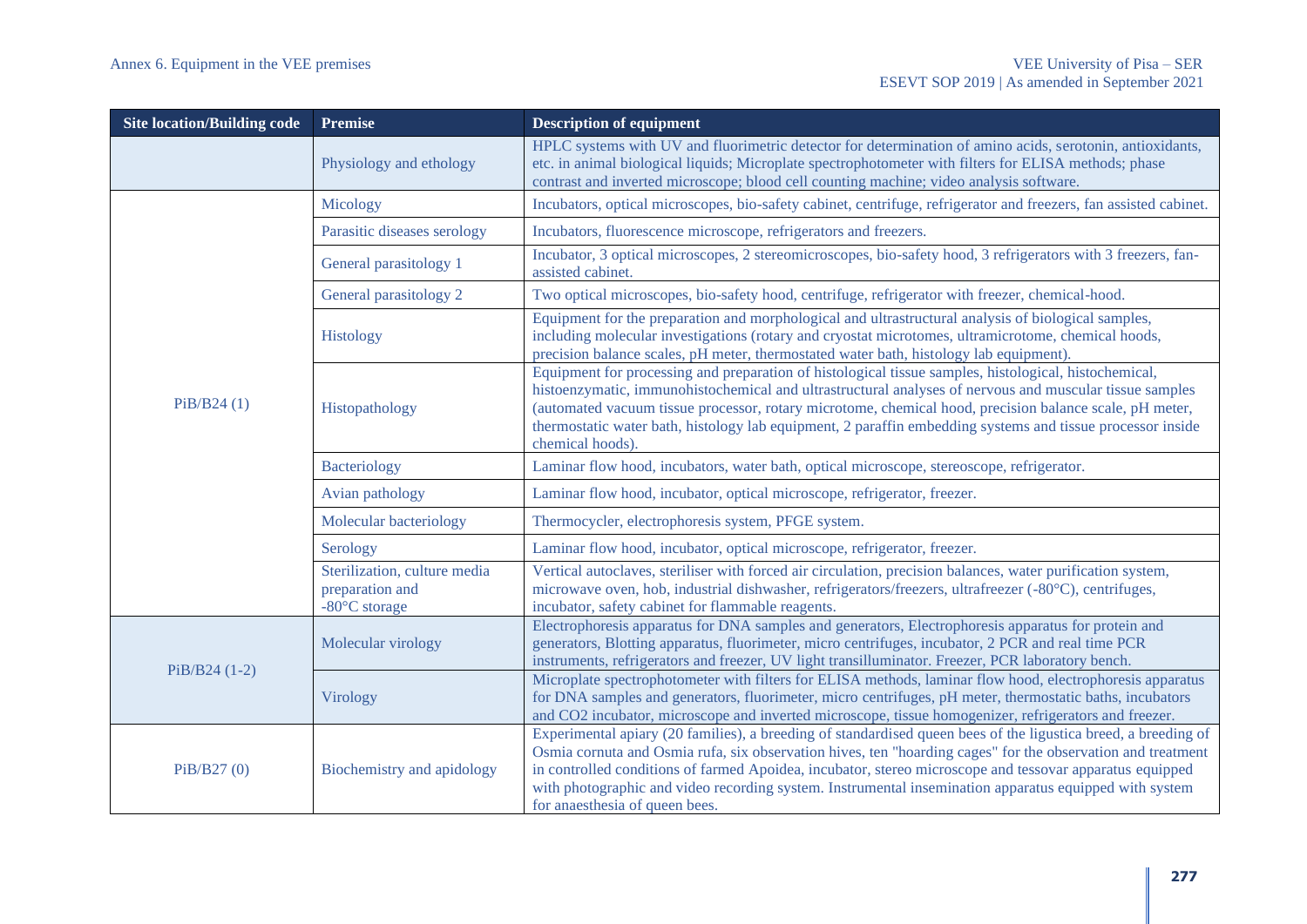| <b>Site location/Building code</b> | <b>Premise</b>                   | <b>Description of equipment</b>                                                                                                                                                                                                                                                                                                                                                                                                                                                                                                                                                                                                                                                                                                                                                                                                            |
|------------------------------------|----------------------------------|--------------------------------------------------------------------------------------------------------------------------------------------------------------------------------------------------------------------------------------------------------------------------------------------------------------------------------------------------------------------------------------------------------------------------------------------------------------------------------------------------------------------------------------------------------------------------------------------------------------------------------------------------------------------------------------------------------------------------------------------------------------------------------------------------------------------------------------------|
| SPB/G28-1 (0)                      | Pharmacology and toxicology      | Chemical hoods, HPLC systems (UV-Vis, DAD, fluorescence detectors, autosampler, Peltier system),<br>ultrasonicator, potentiostat/galvanostat (electrochemical sensor), incubator room temperature-55 °C,<br>refrigerated centrifuge, microcentrifuge, HPLTLC system.                                                                                                                                                                                                                                                                                                                                                                                                                                                                                                                                                                       |
|                                    | Ecotoxicology                    | Bio-safety cabinet, luminometer microtox, spectrophotometer, microplate reader (UV/VIS,<br>spectrofluoremeter, luminometer), pH meter, analytical scale/electronical scale, light, optical and stereo<br>microscopes, cooled incubator/refrigerated thermostat, oxygraphic system Oxytherm, 37°C incubator.                                                                                                                                                                                                                                                                                                                                                                                                                                                                                                                                |
|                                    | Clinical pathology               | 1 chemical hood, 2 analysers for biochemical parameters, 2 blood cell counters, 1 automatic coagulometer, 1<br>automatic stainer, light microscope, 2 bench centrifuges, 1 veterinary laser cell-counter, 1 fibrinometer for<br>coagulation assays, 2 automatic UV-VIS spectrophotometer for wet chemistry and immunoturbidimetric<br>assays, 1 urine strip reader, 1 electrolyte analyser, 1 ELISA plate reader, 1 special refrigerator for blood<br>transfusion products, 3 freezer at -25 $^{\circ}$ C and 1 at -25 $^{\circ}$ C, 1 thermostatic water bath set at 37 $^{\circ}$ C, 1 high<br>temperature stoves, 1 automatic system for protein electrophoresis, 1 fluoro-immunoassay equipment, 1<br>automatic device for blood typing and cross match, 1 centrifuge for cytological stain, 1 centrifuge for<br>cytological specimen. |
|                                    | Hematology/Cytology              | chemical hood, 5 high grade microscopes for cytology and hematology, all equipped with an external<br>screen for lecturing to small groups of trainees or students, 1 floor centrifuge for high volume load or for<br>blood transfusion products, 2 scales for gross and accurate weight, 1 equipment for distilled water.                                                                                                                                                                                                                                                                                                                                                                                                                                                                                                                 |
|                                    | <b>Reproduction Technologies</b> | Bio-safety cabinet, CO2 incubator, stereomicroscopes and imaging system, LN containers, thermostat, phase<br>contrast microscope, waterbath, centrifuge, refrigerators and freezer, sperm motility analyser.                                                                                                                                                                                                                                                                                                                                                                                                                                                                                                                                                                                                                               |
| $QuB/G28-1(0)$                     | Avian reproduction               | Digital precision scale, cooled centrifuge, water-bath with stirrer, spectrophotometer, extractor hood,<br>cryogenic containers, refrigerator and freezer.                                                                                                                                                                                                                                                                                                                                                                                                                                                                                                                                                                                                                                                                                 |

#### **Clinical facilities for Small Animals**

| Site location/Building code | <b>Premise</b>                | <b>Description of equipment</b>                                                                                                                                                                                                                                                                                                                                                |
|-----------------------------|-------------------------------|--------------------------------------------------------------------------------------------------------------------------------------------------------------------------------------------------------------------------------------------------------------------------------------------------------------------------------------------------------------------------------|
| Pisa/B24 $(0)$              | Pets' behavior consulting lab | Video recording system of 4 video cameras placed in different points of the room (including the ceiling).<br>There are also 2 fenced areas of 50 m2 and 300 m2, respectively.                                                                                                                                                                                                  |
| $SPB/G28-1(0)$              | Ophthalmology                 | electroretinography, 2 slit lamps, 1 applanation tonometer and 2 rebound tonometers, 2 indirect<br>ophthalmoscopes, 1 cryounit for surgery, 1 NDYAG laser for surgery, Melan 100 pupil light reflex<br>stimulator, corneal crosslinking device, Algher brush for corneal debridement, surgical microscope, clear<br>view optical imaging system, I-pen tear osmolarity system. |
|                             | Reproduction                  | ultrasound machine: Aplio 400 Model: UZRI-A500A (Toshiba Medical Systems Europe, Zoetermeer,<br>Netherlands) with ultrasound probes (microconvex 7 Mhz and linear 12 Mhz) equipped with Doppler.                                                                                                                                                                               |
|                             | <b>Ultrasound</b>             | ultrasound machine: Aplio a Model: CUS-AA000 (Canon Medical Systems Europe, Zoetermeer,<br>Netherlands), with ultrasound probes (convex 6 Mhz, microconvex 7 Mhz and linear 12 Mhz), equipped<br>with Doppler, system for storage and evaluation of images, 1 anaesthesia machine, 1 multiparametric<br>monitor.                                                               |
|                             | Surgery/Orthopedics           | Inox table, bone models for demonstrations, Instrument for electromyography.                                                                                                                                                                                                                                                                                                   |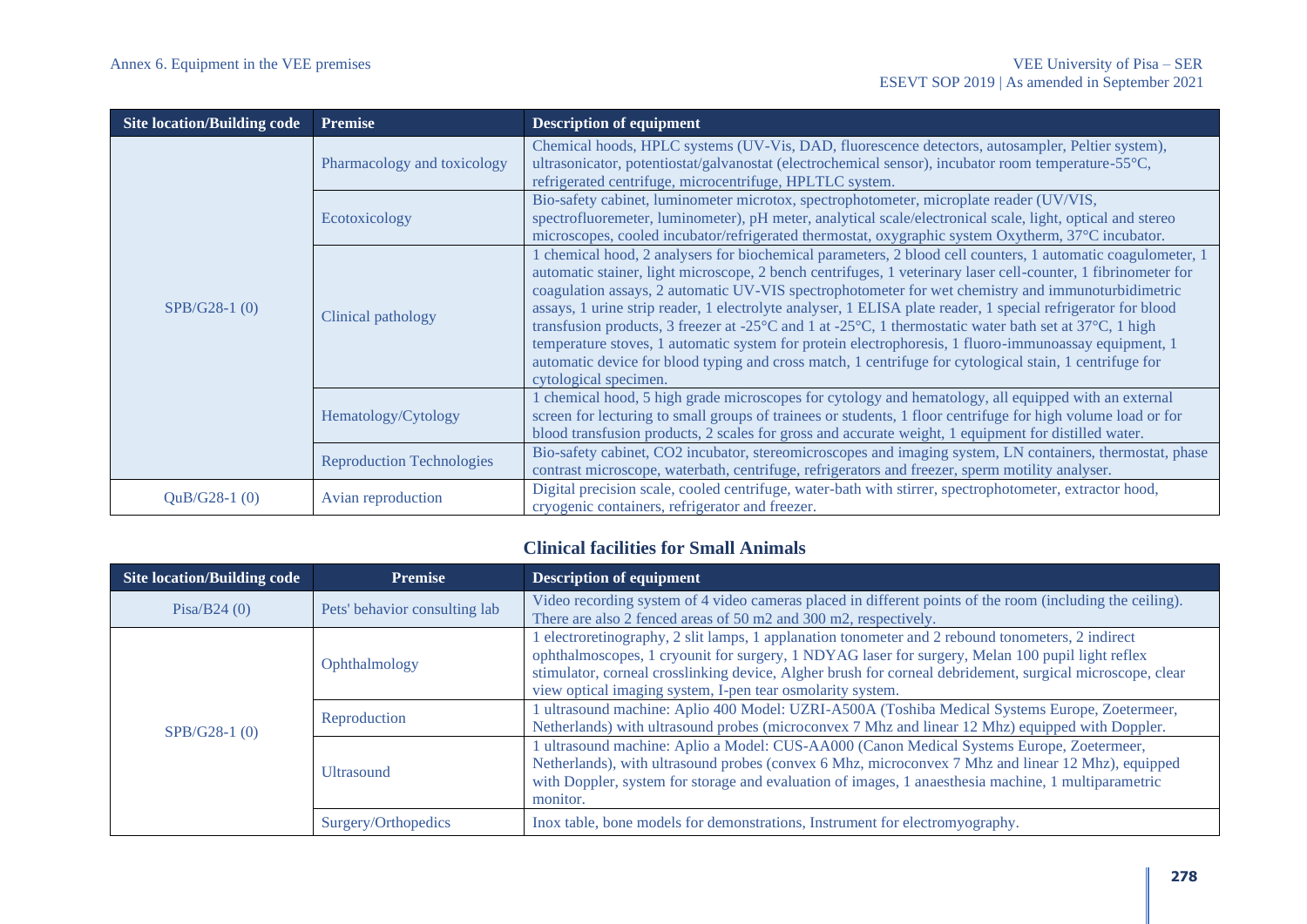| <b>Site location/Building code</b> | <b>Premise</b>                                                             | <b>Description of equipment</b>                                                                                                                                                                                                                                                                                                                                                                                                     |
|------------------------------------|----------------------------------------------------------------------------|-------------------------------------------------------------------------------------------------------------------------------------------------------------------------------------------------------------------------------------------------------------------------------------------------------------------------------------------------------------------------------------------------------------------------------------|
|                                    | Radiology                                                                  | 3 x-ray machines: MAXIVET 400 HF with direct digital radiographic system (Wireless Flat Panel Detector,<br>Model: X-DR XL WI-FI), COSMOVET 300, FCR capsula X as image reader, 1 anaesthesia machine, 1<br>multiparametrical monitor.                                                                                                                                                                                               |
|                                    | <b>CT</b>                                                                  |                                                                                                                                                                                                                                                                                                                                                                                                                                     |
|                                    |                                                                            | 1 Computer Assisted Tomography unit, 1 anaesthesia machine with ventilator.                                                                                                                                                                                                                                                                                                                                                         |
|                                    | Anaesthesia, preparation                                                   | 2 induction rooms and 1e recovery room with cages, oxygen supply, 2 anaesthetic machines, 4<br>multiparametric monitoring systems, 2 ultrasound machines, 1 nerve stimulator, 1 oxygen concentrator, 2<br>bear huggers, 2 non-invasive blood pressure monitors, 1 inox motorised table.                                                                                                                                             |
|                                    | Auxiliary premises for<br>operating room (in common<br>with Large Animals) | Changing and scrubbing area, rooms for storage of surgical instruments and material.                                                                                                                                                                                                                                                                                                                                                |
|                                    | Surgery                                                                    | 2 idraulic inox surgical tables, 6 serving inox tables, 2 inox motorised surgical table, 4 anaesthesia<br>workstations with ventilators, 1 laser-machine, 3 endoscopy/laparoscopy towers (Storz, in common with LA,<br>Olympus and Fujinon), 6 sets of endoscopies, one surgical microscope, 2 surgical lamps with camera,<br>instruments for soft tissue and orthopedy.                                                            |
|                                    | Sterilisation (in common with<br>Large Animals)                            | 2 autoclaves, automatic washing tank for endoscopes, sealing machine.                                                                                                                                                                                                                                                                                                                                                               |
|                                    | Hematology                                                                 | Inox table, no specific instruments, except for blood collection bags and material for bone marrow sampling.                                                                                                                                                                                                                                                                                                                        |
|                                    | Nephrology                                                                 | 1 inox motorised table.                                                                                                                                                                                                                                                                                                                                                                                                             |
|                                    | Gastroenterology                                                           | Inox table, weighter, endoscopes are in the surgery facilities.                                                                                                                                                                                                                                                                                                                                                                     |
|                                    | Dermatology                                                                | Inox table, otoscope.                                                                                                                                                                                                                                                                                                                                                                                                               |
|                                    | Cardiology and echo-<br>cardiography                                       | 1 ultrasound machine equipped with 2 phased array probes and 1 transesophageal probe for M-mode, 2D,<br>Doppler, tissue Doppler and Strain echocardiography (with a DICOM storage system for post-processing<br>analysis). 1 ECG machine for 12-lead electrocardiography. 2 Holter ECG monitors for 24-48h recordings. 1<br>digital high definition oscillometric blood pressure monitor.                                           |
|                                    | Emergency and Intensive care<br>unit                                       | Cages, visiting room, rest room, emergency laboratory (in common with Large Animals) (Blood gas<br>analysis, haematological and biochemical analysis machines, a bench centrifuge), three multiparametric<br>monitors, two non-invasive blood pressure monitors, one ultrasound machine, two bear huggers, four oxygen<br>concentrators, infusion pumps (15 volumetric and 8 syringe), two weight scales, one inox motorised table. |
|                                    | Clinical pathology                                                         | See Research laboratories                                                                                                                                                                                                                                                                                                                                                                                                           |
|                                    | Hematology/Cytology                                                        | See Research laboratories                                                                                                                                                                                                                                                                                                                                                                                                           |
|                                    | Pharmacology and toxicology                                                | See Research laboratories                                                                                                                                                                                                                                                                                                                                                                                                           |
|                                    | <b>Dialysis</b>                                                            | 1 dialysis room, 1 inox table, 1 inox motorised table, 1 crash trolley, 1 bear hugger, 1 portable oxygen<br>concentrator, 1 ACT analyser, 1 oscillometric blood pressure monitor, 1 multiparametric monitor, 1 CritLine                                                                                                                                                                                                             |